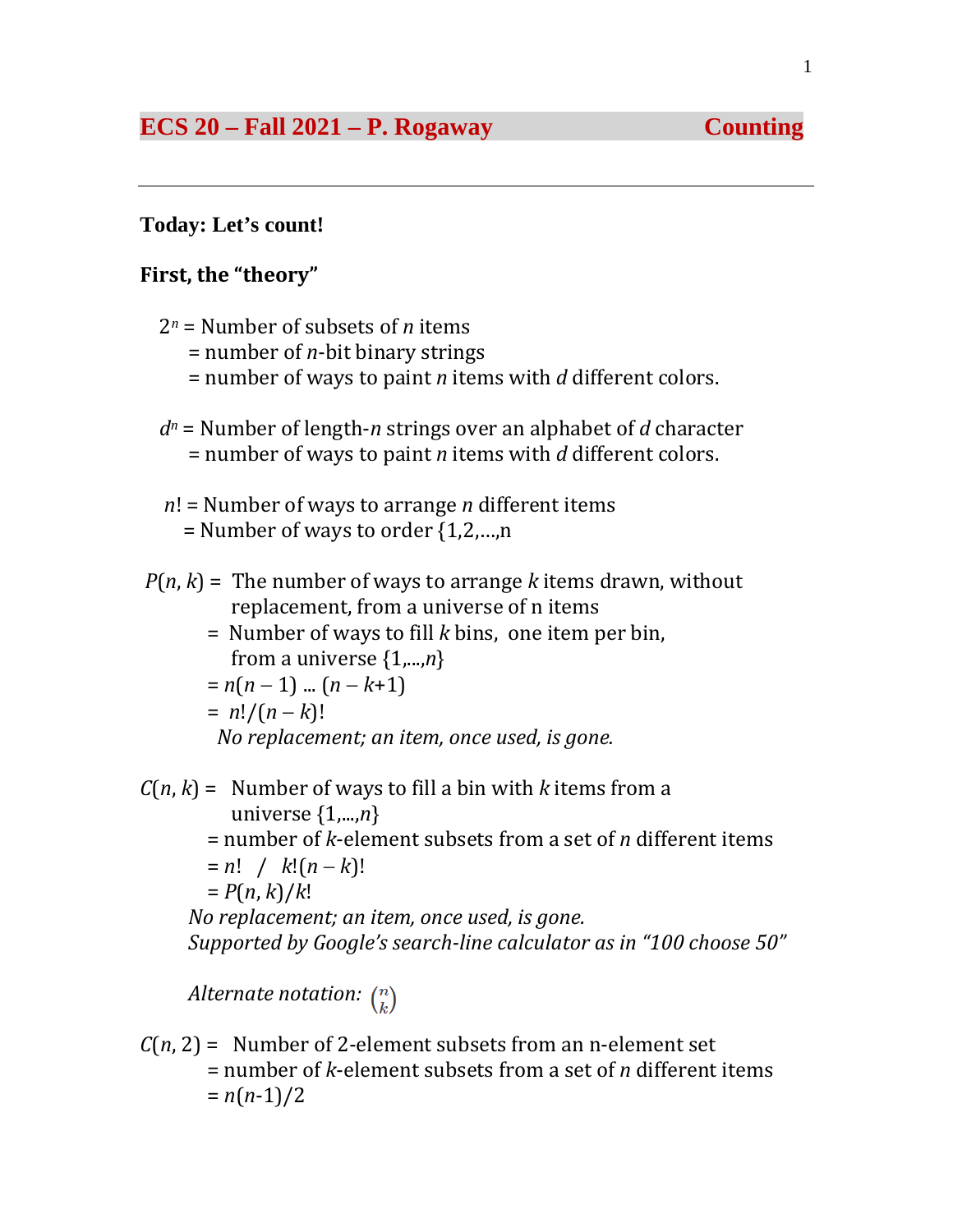

**product rule** = if event *A* can occur in *a* ways and, independent of this, event *B* can occur in *b* ways then the number of combinations of ways for *A* and *B* to occur is *ab*.

- $\triangleright$  Really just a statement that  $|A \times B| = |A| |B|$  for finite *A*, *B*.
- **sum rule** = if event *A* can occur in *a* ways and event *B* can occur in *b* ways, but both events cannot occur together, then the number of ways for A or B to occur is  $a+b$ .
	- $\triangleright$  Really just a statement that  $|A \cup B| = |A| + |B|$  for disjoint *A*, *B*.

# i**nclusion/exclusion counting**:

 $|A \cup B| = |A| + |B| - |A \cap B|$  And generalizations, like  $|A ∪ B ∪ C| = |A| + |B| + |C| - |A ∩ B| - |B ∩ C| - |A ∩ C| + |A ∩ B ∩ C|$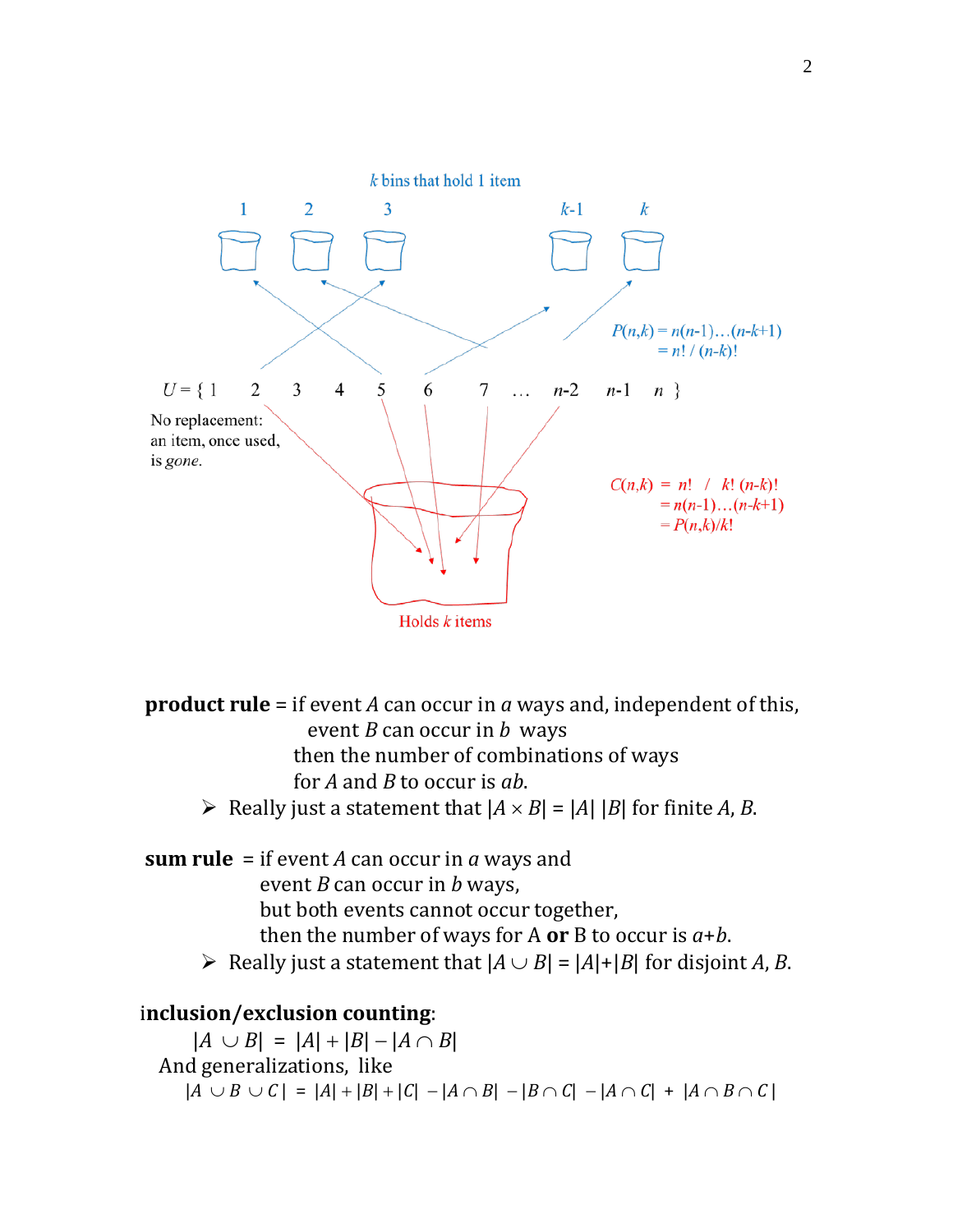Reminder:  $log (n!) \approx n log n$ 

### **Example counting exercises**

*Please calculate values explicitly to the point of getting out numbers – I like to see actual numbers.*

1. How many ways can a blue, white, and red ball be put into 10 different bins? Assume no bin can contain two balls.

Answer: 10\*9\*8 = *P*(10,3) = 720

2. License plates in Nebraska are 3 distinct letters (A-Z, but not O), followed by 3 distinct decimal digits. How many possible license plates are there?

Answer: 25\*24\*23\*10\*9\*8 = *P*(25,3) *P*(10,3) = 9,936,000

3. How many different ways a salesman travel among *n* cities, where he starts in city 1 and visits each other city once and only once before returning to city 1.

Answer: (*n* − 1)!

4. How many ways can you select a president, vice president, and treasurer in a club of 30 people?

Answer: *P*(30,3) = 24,360

5. How many way can you form Male-Female dance partners if there are 12 women and 8 men. Assume each man is partnered with some woman (4 women go un-partnered).

Answer: *P*(12,8) = 19,958,400

6. How many ways you position 7 people in a circle?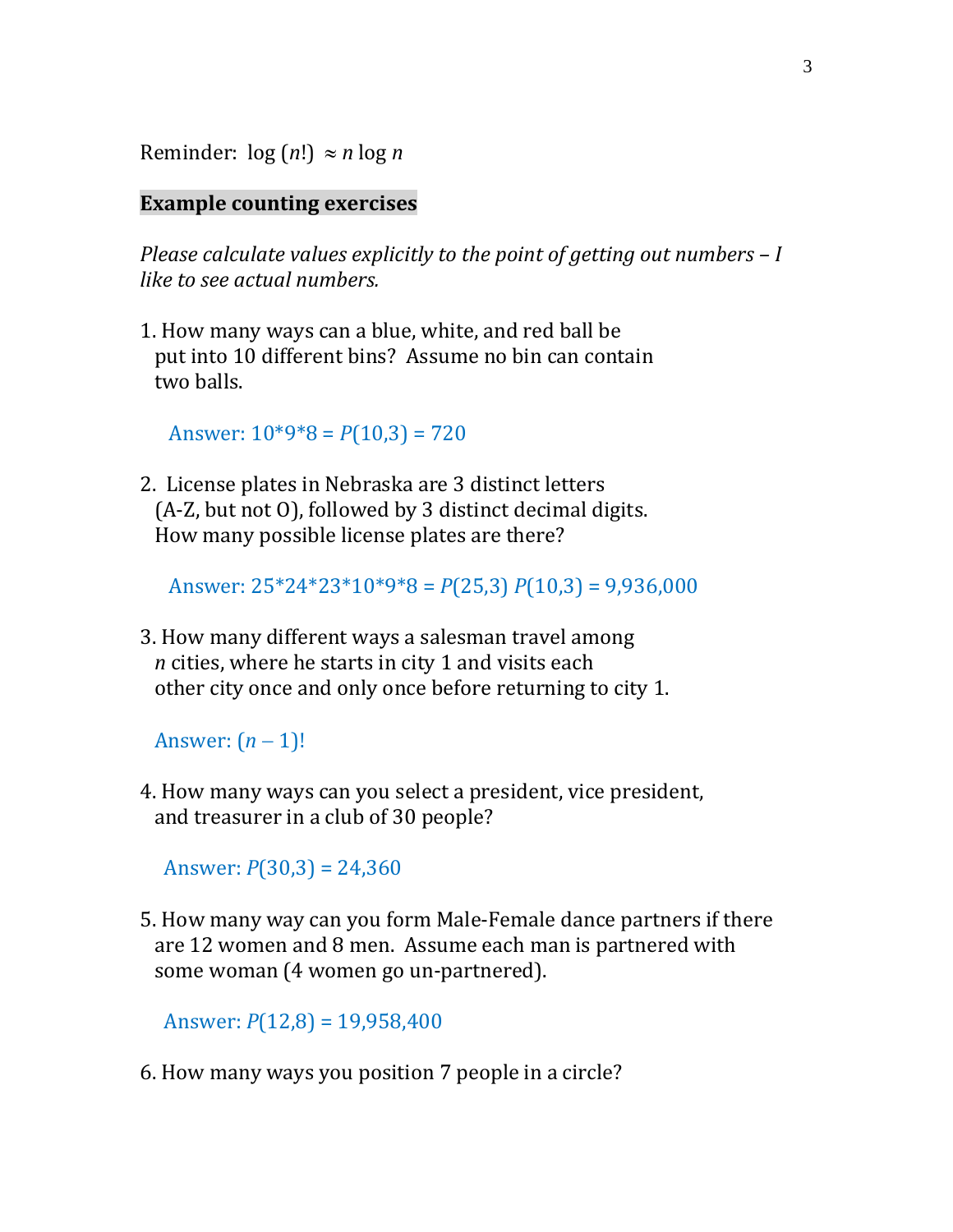Answer:  $6! = 720$ 

- 7. A man, a woman, a boy, a girl, a dog, and a cat are walking single-file down the road.
- a. How many ways can this happen? Answer:  $6! = 720$
- b. How many ways if the dog comes first? Answer:  $5! = 120$
- c. How many ways if the dog immediately follows the boy? Answer:  $5! = 120$
- d. How many ways if the dog (and only the dog) is immediately between the man and the boy.

Answer:  $2*4! = 48$  (form a man-dog-boy or a boy-dog-man combo) (so walking down the street is a woman, a girl, a cat, and

a man-dog-boy (4!)

 or, walking down the street is a woman, a girl, a cat, and a boy-dog-man (4!)

8. In how many ways can 10 adults and 5 children be positioned in a line so that no two children are next to each other? (they fight)

Answer:  $10$ !\* $P(11,5) = 10$ ! 11! / 6! = 201,180,672,000  $\approx 10^{11.3}$ 



9. How many arrangements are there of the letters a..z such that there are exactly 10 letters between the "A" and the "Z"?

Answer:  $15!^{*}P(24,10)^{*}2 = 24!^{*}30 \approx 1.86^{*}10^{25}$ 

(reasoning: after selecting the AxxxxxxxxxxZ block, treat it as atomic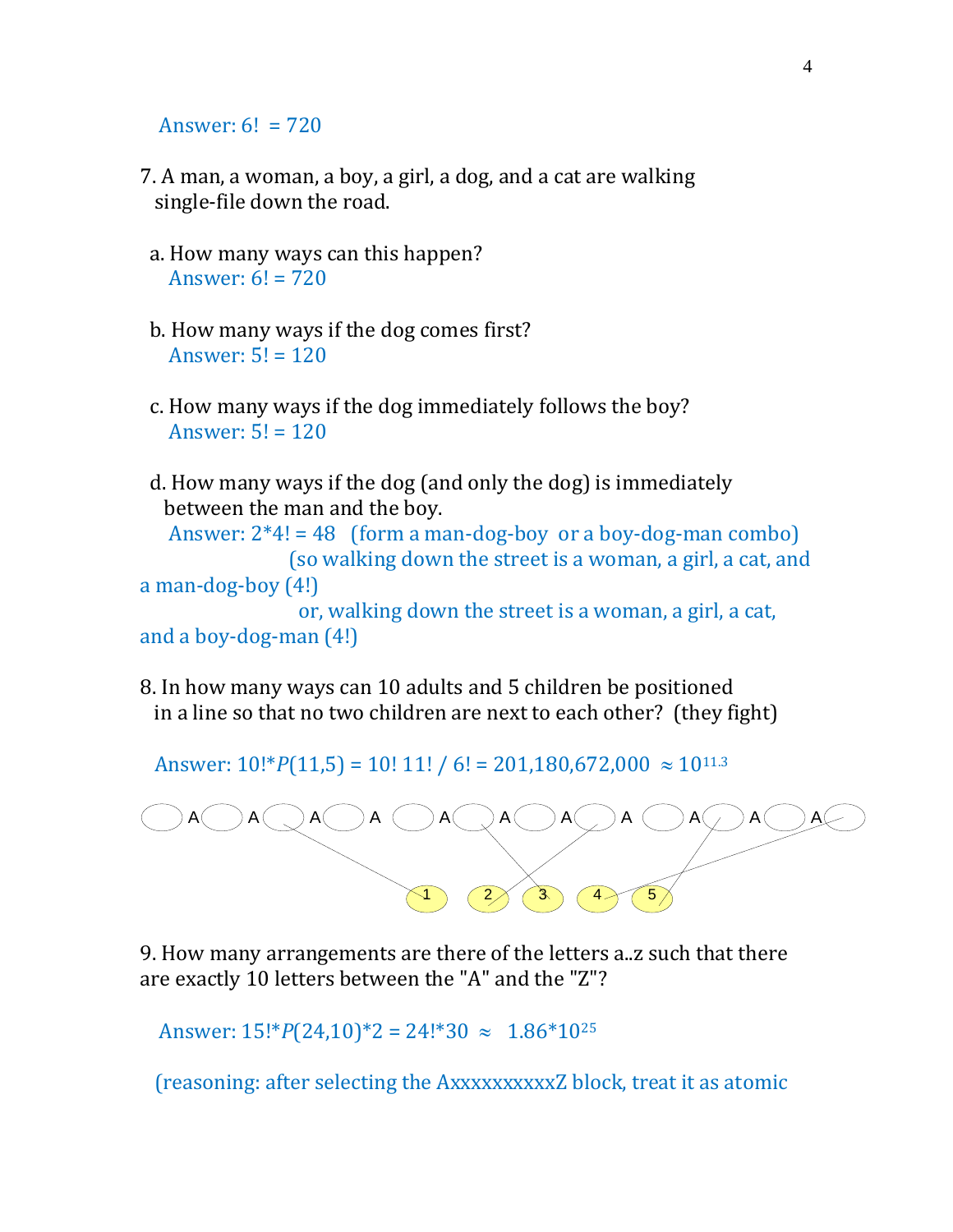and rearrange it with the 14 remaining letters in any of 15! ways. Double

to account for both the AxxxxxxxxxxZ and ZxxxxxxxxxxA possibilities.)

10. You take a group of four people to a Chinese restaurant that has 100 different dishes. All food will be shared among the four of you. How many ways can you order 4 different dishes?

Answer: *C*(100,4) = 100\*99\*98\*97 / (4\*3\*2\*1) = 3,921,225

11. You toss a coin 8 times. How many ways can it land with 5 heads total?

Answer:  $C(8,5) = 56$ (Note this is *C*(8,3). In general, *C*(*n*, *k*) = C(*n*, *n*-*k*).)

12. How many 6-element subsets are there of the letters, A ... Z ?

 $C(26,6) = 230,230$ 

 How many 2-element subsets are there of the letters A ... Z ?  $C(26,2) = 26*25/2 = 325.$ In general, *C*(*n*,2) = *n*(*n*−1)/2

How many subsets are there of the letters A … Z ?

 $2^{26} = 67,108,864$ 

- 13. An urn contains 15 red, distinctly numbered, balls, and 10 white, distinctly numbered balls. 5 balls are removed.
- (A) How many different samples are possible?

Answer: *C*(25,5) = 53,130

(B) How many samples contain only red balls?

Answer: *C*(15,5) = 3003.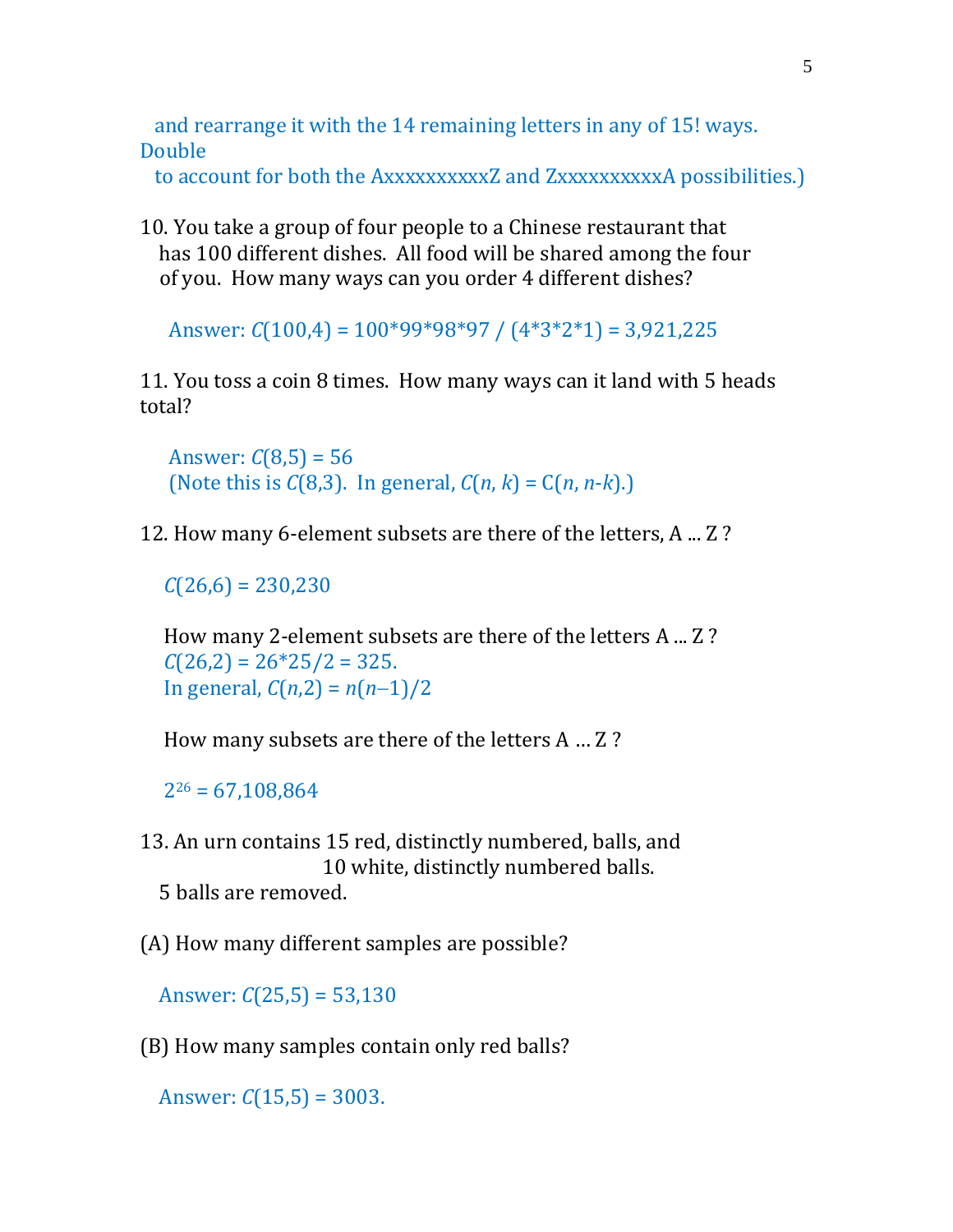(B') So what is the **probability** that a random sample will contain only red balls?

Answer: 3003 / 53,130  $\approx$  0.05652 (05.652 %) (a little more than about 1 in 18)

(C) How many samples contains 3 red balls and 2 white balls?

Answer: *C*(15,3) \* *C*(10,2) = 20,475

(C') So what's the chance that a random sample will contain 3 red balls and one white ball?

Answer: 20,475 / 53,130  $\approx 0.3854$  (38.54%)

14. How many numbers are there between 1 and 1000 have are not divisible by 3, 5, or 7

 $A_3$  = numbers in [1..1000] that are divisible by 3.  $|A_3|=333$  $A_5$  = numbers in [1..1000] that are divisible by 5.  $|A_5|=200$  $A_7$  = numbers in [1..1000] that are divisible by 7.  $|A_7| = \lfloor 1000/7 \rfloor = 142$ A<sub>3,5</sub> = numbers in [1..1000] that are divisible by 3 & 5.  $|A_{3,5}| = \lfloor 1000/15 \rfloor = 66$ A<sub>5,7</sub> = numbers in [1..1000] that are divisible by 5 & 7.  $|A_{3,5}| = \lfloor 1000/35 \rfloor = 28$ A<sub>3,7</sub> = numbers in [1..1000] that are divisible by 3 & 7.  $|A_{3,5}| = \lfloor 1000/21 \rfloor = 47$  $A_{3,5,7}$  = nums in [1..1000] that are divisible by 3&5& 7.  $|A_{3,5,7}| = \lfloor 1000/3 \cdot 5 \cdot 7 \rfloor = 9$ So answer, by inclusion, exclusion, is 1000−333−200−142 +66+28+47−9 = 457

## 15. Poker. Deck of 52 cards, these having 13 "values" and 4 suits. 5 cards are dealt. We are interested in the probability of being dealt certain kinds of hands.

```
royal flush = 10JQKA of one suit.
straight flush = five consecutive cards: 2345, \ldots, 10JOKA in any suit.
four of a kind = four cards of one value (e.g., all four 9's)
full house = 3 cards of one value, 2 cards of another value. (Eg, 3xA, 2x4).
flush = five cards of a single suit
three of a kind = 3 cards of one value, a fourth card of a different value,
                  and a fifth card of a third value
```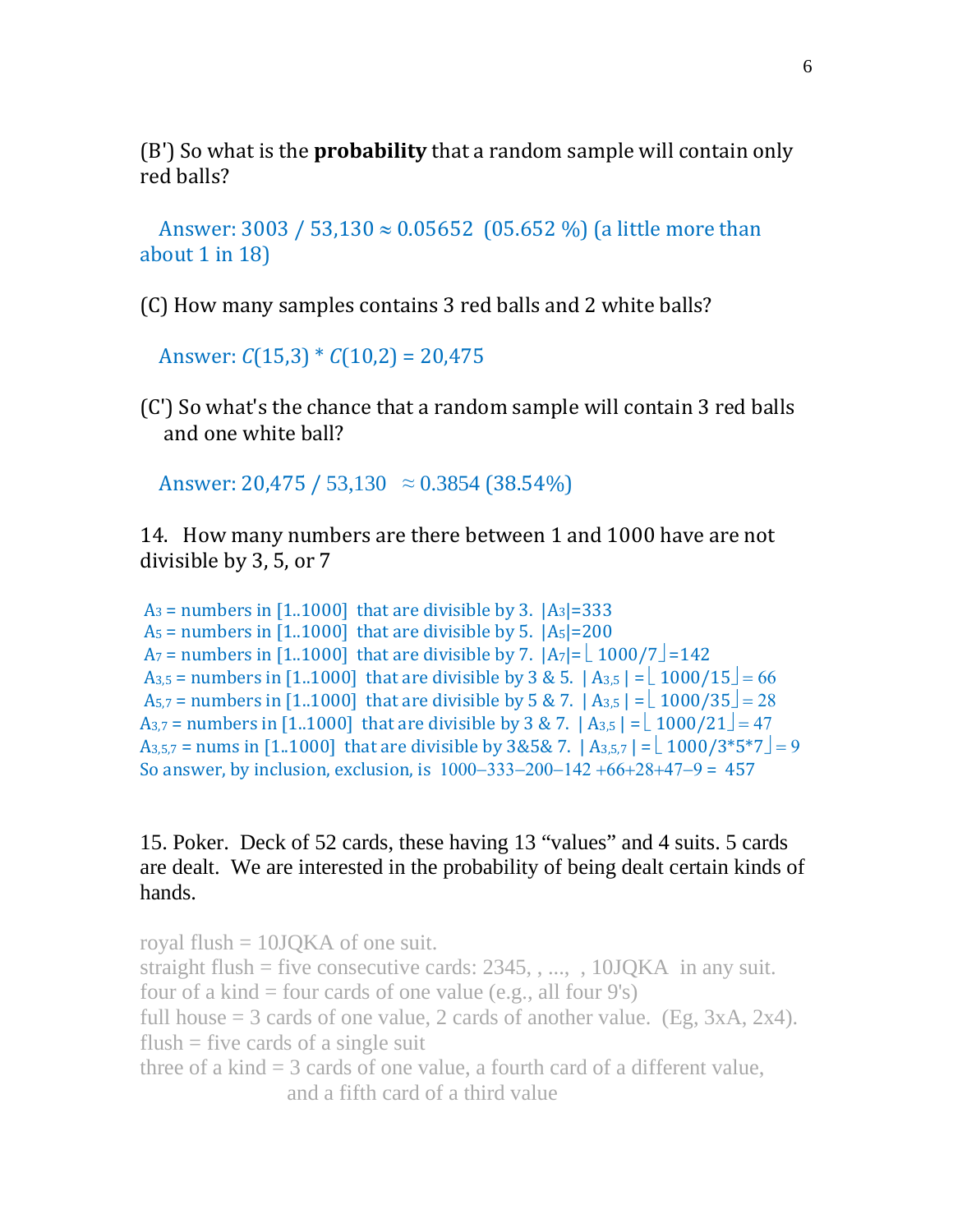two pairs = two cards of one value, two more cards of a second value, and the remaining card of a third value one pair = two cards of one value, but not classified above

## a) How many poker hands are there?

Answer: *C*(52,5)=2,598,960

b) How many poker hands are full houses?

Answer: A full house can be **partially** identified by a pair, like (J,8), where the first component of the pair is what you have **three** of, the second component is what you have **two** of. So there are *P*(13,2)=13\*12 such pairs. For each there are  $C(4,3)=4$  ways to choose the first component, and *C*(4,2)=6 ways to choose the second component. So all together there are **13\*12\*4\*6=3,744 possible full houses.**

c) What's the probability of being dealt a full house?

 $3,744/2,598,960 \approx 0.001441 \approx 0.14\%$ 

*P*[FullHouse]  $\approx .001441$ 

The **probability** of an event is a real number between 0 and 1 (inclusive). If asked what's the probability of something, don't answer with a "percent", and don't answer with something outside of [0,1]. When we give something in "percent's", we are giving a probability multiplied by 100.

d) How many poker hands are two pairs?

Answer: We can partially identify two pairs as in {J, 8}. Note that now the pair is now **unordered**. There are *C*(13,2) such sets. For each there are *C*(4,2) ways to choose the larger card and *C*(4,2) ways to choose the smaller card. There are now  $52 - 8 = 44$  remaining cards one can choose as the fifth card (to avoid a full house, there are 8 "forbidden" cards). So the total is

$$
C(13,2)^*C(4,2)^*C(4,2)^*44 = 123,552.
$$

e) What is the probability of being dealt two pairs?